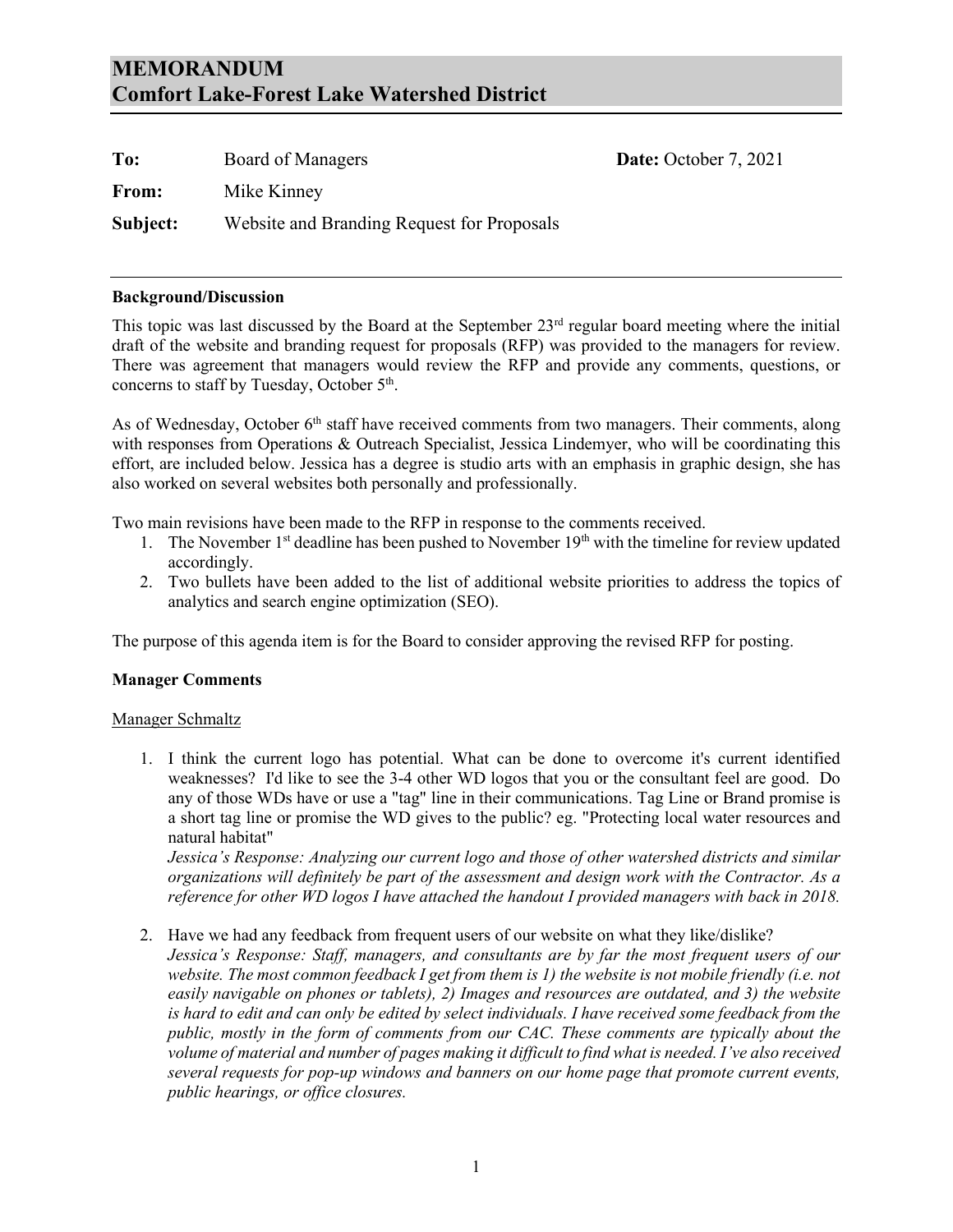## **MEMORANDUM Comfort Lake-Forest Lake Watershed District**

- 3. Are there any WD websites you think are good examples? *Jessica's Response: There are several, and I have had lengthy conversations with the staff responsible for the websites over the past year and a half. Here are a few:*
	- *Capitol Region WD:<https://www.capitolregionwd.org/>*
	- *Riley Purgatory Bluff Creek WD:<https://rpbcwd.org/>*
	- *Vadnais Lakes Area WMO:<https://www.vlawmo.org/>*
	- *South Washington WD:<https://www.swwdmn.org/>*
- 4. Are Nov 1 submittal date enough time for vendors? May see what they think? *Jessica's Response: The Nov 1st deadline was chosen with the assumption that the RFP would be presented and potentially approved in September, since it has been pushed out to October 14th for action it would be my recommendation that the timeline for the submittal and review of submissions also gets revised. I have provided an updated timeline for the Board's consideration.*

#### Manager Loth

- From my standpoint, a website that is mobile friendly is most important as I would bet that over half of the visitors are likely doing so from their mobile devices, which will be addressed with the rebuild.
- While I do see the benefit of having one vendor take care of the website rebuild and the logo, I would suggest that staff consider using [www.designcrowd.com](http://www.designcrowd.com/) or [www.99designs.com](http://www.99designs.com/) for logo development…. I'd be happy to discuss my experience with crowd-sourced logos over the phone if you would like, or I can share next Thursday with the group.

*Jessica's Response: Please feel free to share with the group on Thursday.*

*In my personal experience, and from the discussionsI've had with other watershed districts, crowdsourced designing works best when the client has 1) a good idea of what they want their logo to convey, 2) an existing brand aesthetic OR the willingness to let their new logo be the starting point for developing a brand aesthetic, and 3) are able to identify what makes a good design.* 

*In my opinion if the District were to decide to go with a separate vendor for the logo, the website redesign should be held off until the new logo is complete so that the website can be made with the design of the logo in mind (i.e. color scheme and fonts). Given the current state of the website, a delay like this would not be ideal.* 

• I didn't see anything in the RFP regarding SEO or website analytics. Is this something that we will want the vendor to be responsible for, or is this something that would be done in-house? Continually updating and improving back-end search terms for SEO optimization should be considered along with regular review of website analytics so content, organization, layouts can be continually improved.

*Jessica's Response: Currently all website analytics are done in-house using Google Analytics and there is really no work being done for SEO optimization. I have added both items to the revised RFP.* 

**Attached:** Revised Website and Branding RFP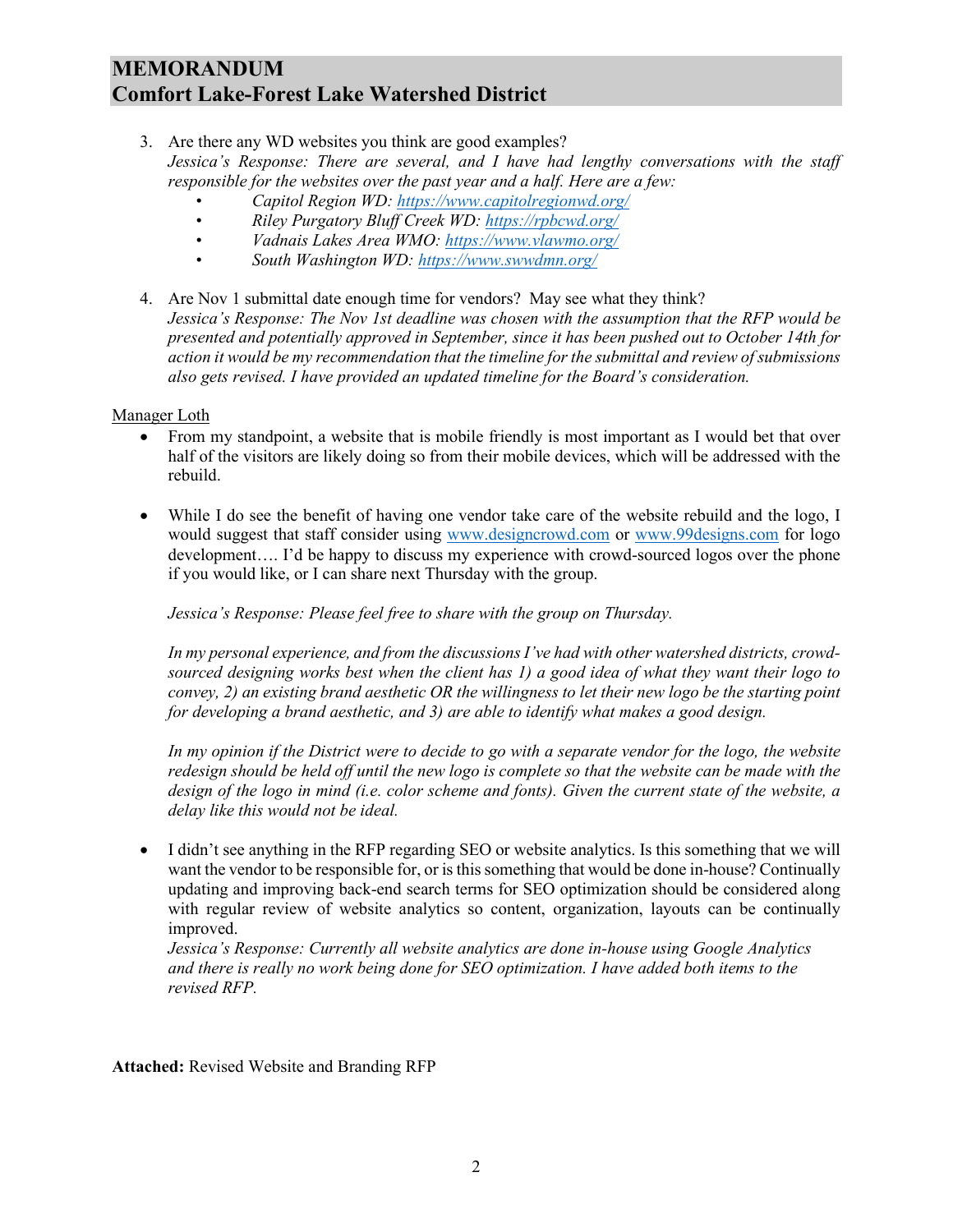

www.clflwd.org | info@clflwd.org | 651-395-5850

# **Comfort Lake-Forest Lake Watershed District Request for Proposals: Logo & Website Design**

**Deadline for Submittal November 19, 2021**

## **Project Overview**

The Comfort Lake-Forest Lake Watershed District (CLFLWD) is inviting contractors to submit a proposal to develop a cohesive logo and website. CLFLWD seeks the development of a logo and website design that will provide an engaging user experience, deliver clear messaging to diverse stakeholders, and reflect the priorities of the watershed district. The final products should be visually interesting, with a logo that reflects the essence of the District and a website that is easy to navigate, accessible to all users (including individuals with disabilities and users of mobile devices), and efficient to maintain and update.

## **Organizational Background**

The CLFLWD is a special-purpose unit of local government that was established by the Minnesota Board of Water and Soil Resources in 1999. CLFLWD encompasses roughly 49 square miles in northern Washington County and southern Chisago County, including the Cities of Chisago City, Forest Lake, Scandia, and Wyoming. The watershed outlets to the northwest to the Sunrise River, which flows northeast through Chisago County before discharging to the St. Croix River.

The CLFLWD's mission is to protect and improve its water resources through adaptive management approaches and education of local stakeholders.

## **Current Logo**

The current CLFLWD logo depicts an outdated version of the District's political boundary in a blue/gray gradation in the background with the District's name added on top in a copperplate typeface. The current logo design does not lend itself well to use across multiple platforms and quickly loses readability when scaled down. Furthermore, the political boundary is not well known or identifiable by the District's stakeholders.

## **Current Website and Content**

The current CLFLWD website (www.clflwd.org) is hosted through GoDaddy and managed via the discontinued HTML editor, Adobe Contribute. Staff are currently able to make limited updates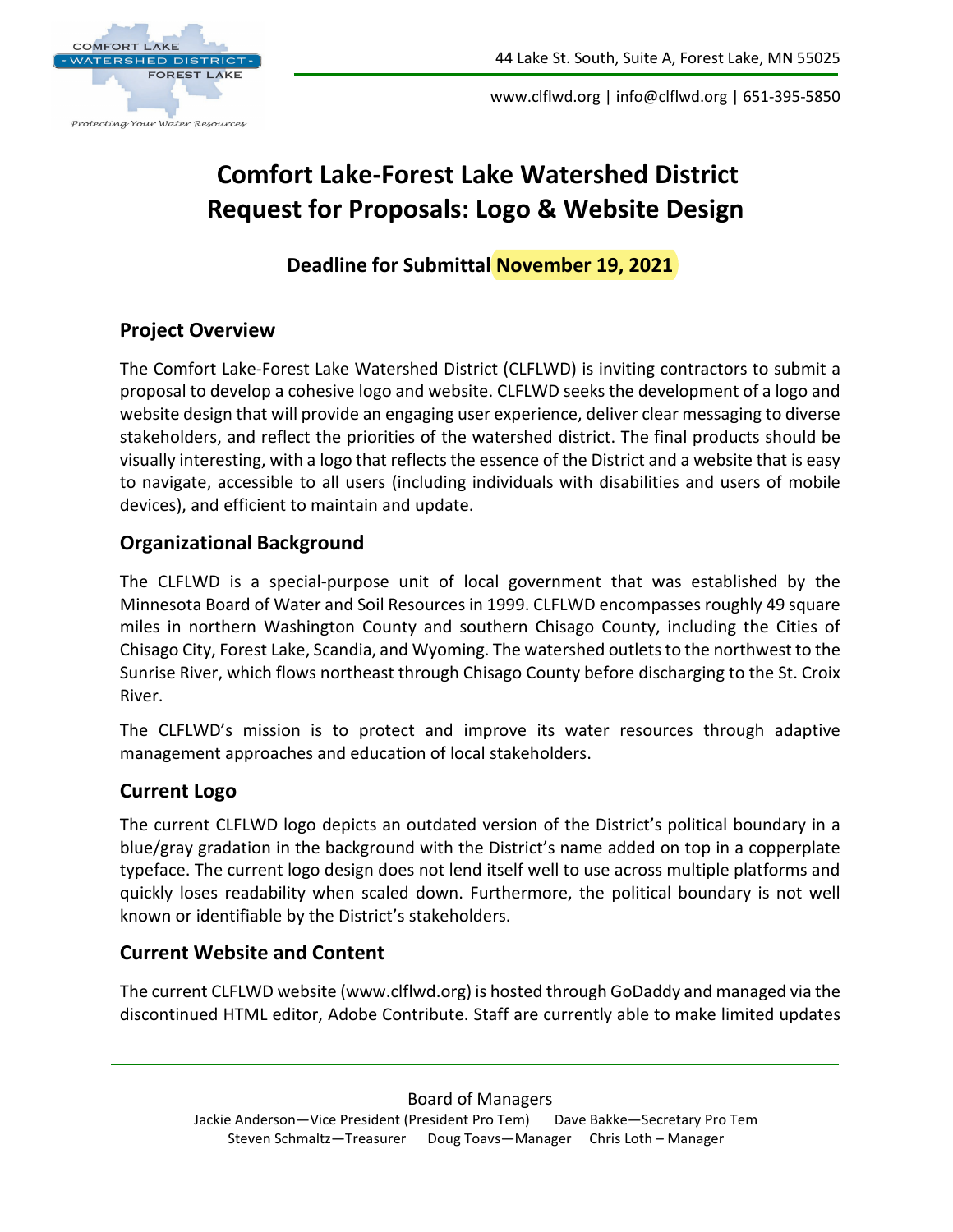and changes to the content. CLFLWD is actively looking to move away from the current web host and editor.

The current site is very "content heavy." Much of the content on the current site is outdated and in need of revision, removal, archiving, or replacement. CLFLWD has a fair amount of internal capacity for creating and archiving webcontent.

#### **Project Goals**

CLFLWD will have a cohesive brand consisting of a logo and website that are identifiable, interesting, and representative of District's mission and values. The logo must be distinctive, easily scalable, and lend itself well to use on both print and digital formats. The website must provide a platform for legal notices and requirements, regulatory support (and forms), information on programs and projects, increased public engagement, and improved service to District residents and stakeholders.

With the logo and website, the consultant will provide a brand style guide for future use and implementation by the District.

The following objectives must be met in relation to the website:

- Accessible to mobile technology and individuals with disabilities
- User-friendly navigation and experience
- Reflect the District's mission, priorities, and brand style
- Incorporate on-line forms for regulatory documents
- Incorporate interactive web maps (These interactive maps have already been developed but they are not incorporated into the District's current website)
- Include a content management system (CMS)
	- o CLFLWD is open to all CMS options as long as all needs are met.

Additional priorities for the website:

- Improved and simplified organization and appearance of the website, while maintaining a selection of the existing content/information
- CLFLWD mission, goals, priorities, and general information
- Staff and Board information
- Education and outreach including upcoming workshops and public opportunities
- Feature projects and programs
- Increase public engagement
- Resources, forms, and permit/regulatory information
- Easy access to archived documents such as board packets, minutes, and resolutions from previous years.
- Options for continually updating and improving back end search terms for SEO optimization
- Options for regular review of website analytics so content, organization, layouts can be continually improved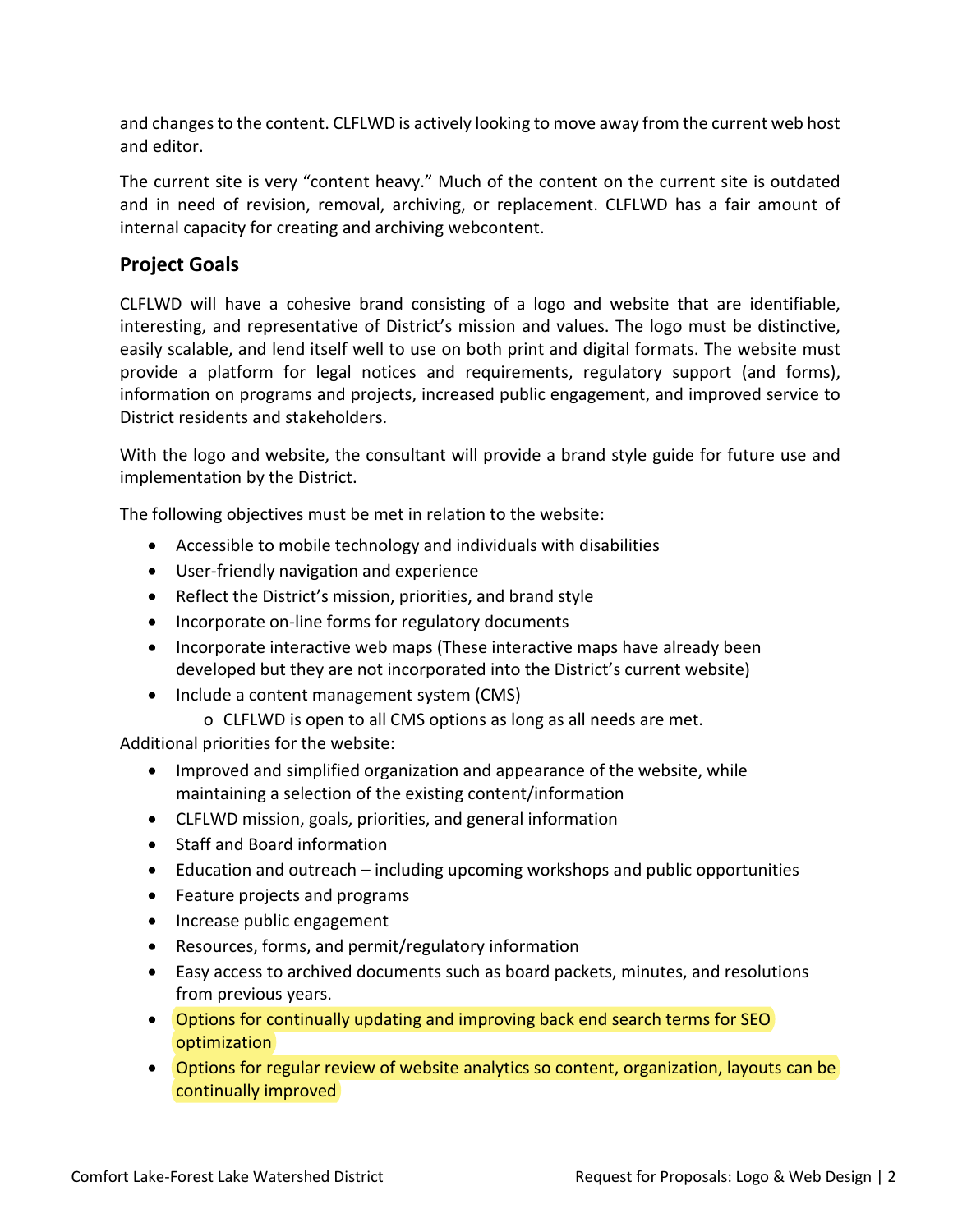### **Preliminary Scope of Work**

The selected contractor will design and implement a new logo and website for CLFLWD with accompanying brand/style guide. The contractor will be responsible for working with CLFLWD staff to assess website needs, evaluate and make recommendations on (graphic) design and information architecture, conducting wireframing and creating mockups, developing the website, and conducting quality assurance testing.

The contractor will also provide guidance to CLFLWD staff as it relates to content writing, assembly, and organization but will not be responsible for the creation of narrative content.

Ongoing website support should be included but as a separate option/package.

#### **Evaluation of Proposals**

Proposals will be reviewed by CLFLWD Board and staff. Proposals will be evaluated based upon, but not limited to, demonstrated success on similar projects (or for similar organizations), qualifications and expertise of the staff assigned to the project, budget detail, overall cost, and references. An interview may be part of the evaluation process.

At a minimum, the selected contractor will demonstrate expertise in the following areas:

- Logo development
- Web development
- Graphic design
- Responsive web design
- Accessibility/ADA standards
- Content management systems
- Information architecture

Preference may be given to contractors that also demonstrate expertise in user research, usabilitytesting, content strategy, and other areas related to the project.

#### **Budget**

Proposed budgets will be considered but will not be the sole criteria for selecting a contractor. Proposed budgets associated with all project activities must be clearly identified.

If additional tasks are required or recommended, a justification and associated cost should be included. As stated in the "Preliminary Scope of Work," ongoing website support should be included but identified as a separate option/package in the bid.

#### **Anticipated Timeline**

CLFLWD would like the redesigned website to launch no later than December 1, 2022.

#### **Key Dates:**

• **November 19, 2021** – Deadline for electronic submission (see Submission Requirements)